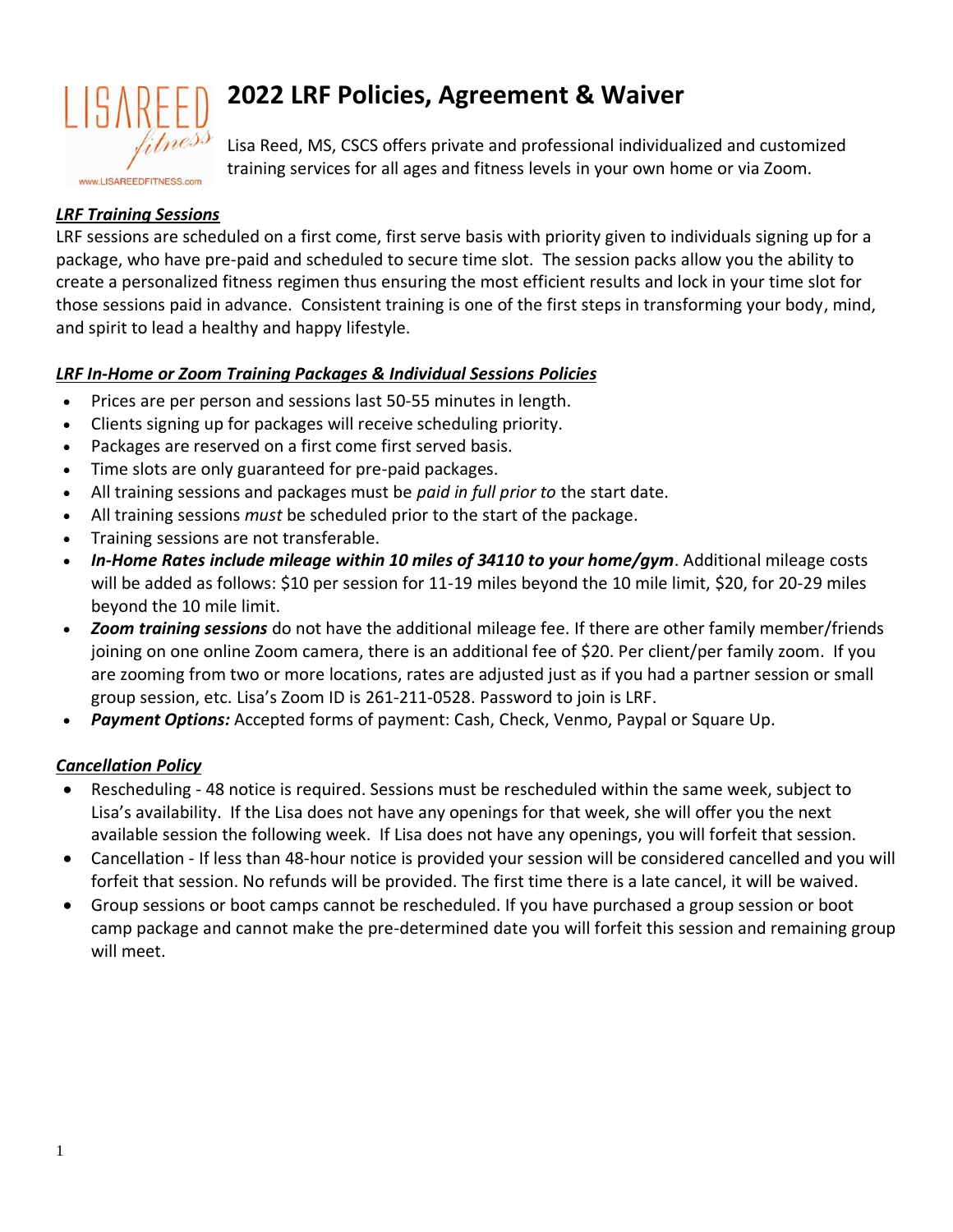# **LISA REED FITNESS, LLC TRAINING PACKAGES & RATES** *Prices effective 5/1/2022 and are subject to change.*

| <b>ONE-ON-ONE TRAINING</b> | In-Home | Zoom       |  |
|----------------------------|---------|------------|--|
|                            | Rate    | Rate       |  |
| 24 Session Pack +          | \$175.  | \$160. Per |  |
| Must be used within 3      | Per     | Session    |  |
| months                     | Session |            |  |
| 8 Session pack (2x per     | \$180.  | \$170. Per |  |
| week) Must be used in 4    | Per     | Session    |  |
| weeks.                     | Session |            |  |

| <b>PARTNER TRAINING</b> | In-Home     | Zoom       |
|-------------------------|-------------|------------|
| (Two Clients)           | Rate        | Rate       |
| 24 Session Pack +       | \$90. Per   | \$85. Per  |
| Must be used within 3   | Session/Per | Session/   |
| months                  | Client      | Per Client |
| 8 Session pack (2x per  | \$100. Per  | \$90. Per  |
| week) Must be used in 4 | Session/Per | Session/   |
| weeks.                  | Client      | Per Client |

| <b>SMALL GROUP</b><br><b>TRAINING SESSIONS</b><br>(3 Clients)                                                                                                                                                                                                                                                                                                                                                                                                                             | In-Home<br>Rate                     | <b>Zoom Rate</b>                          |  | <b>GROUP TRAINING</b><br>(4 Or More Clients)       |  | In-Home<br>Rate                                                         | <b>Zoom Rate</b>                    |
|-------------------------------------------------------------------------------------------------------------------------------------------------------------------------------------------------------------------------------------------------------------------------------------------------------------------------------------------------------------------------------------------------------------------------------------------------------------------------------------------|-------------------------------------|-------------------------------------------|--|----------------------------------------------------|--|-------------------------------------------------------------------------|-------------------------------------|
| 4 or 8 Session Pack<br>Must be used in 4<br>weeks.                                                                                                                                                                                                                                                                                                                                                                                                                                        | \$70. Per<br>Session/<br>Per Client | \$65. Per<br>Session/Per<br><b>Client</b> |  | 4 or 8 session pack<br>Must be used in 4<br>weeks. |  | \$60.Per<br>Session/Per<br>Client                                       | \$55. Per<br>Session/<br>Per Client |
| Drop-in Session                                                                                                                                                                                                                                                                                                                                                                                                                                                                           | \$75. Per<br>Session                | \$60.Per<br>Session                       |  | Drop-in session                                    |  | \$65. Per<br>Session                                                    | \$50. Per<br>Session                |
| LRF 4 Week Periodized & Individually Customized Workout Plan Emailed                                                                                                                                                                                                                                                                                                                                                                                                                      |                                     |                                           |  | <b>Program Cost</b>                                |  |                                                                         |                                     |
| Lisa will design, assist and teach you how to perform each exercise and will<br>guide you through a few simple movement exercises/ assessments to prep you<br>for your workout as well as how to track your workouts on your customized<br>card. You will also learn additional LRF activation exercises-pre and/or post<br>workout stretches/mobility/balance/ and or any other tips/ exercises for you<br>to maximize your results. 30 Minute phone consult is included with your plan. |                                     |                                           |  |                                                    |  | \$200.<br>For every 4 Weeks<br>following is \$100. Per<br>workout plan. |                                     |

| <b>LRF Customized 4 Week Nutritional Guidance Plan</b>                                                                                                                                                                                                                              | <b>Program Cost</b> |
|-------------------------------------------------------------------------------------------------------------------------------------------------------------------------------------------------------------------------------------------------------------------------------------|---------------------|
| [LRF Nutritional Guidance Plan will cover food intake, timing and recommended portion (\$500.00)<br>sizes, all dependent on your activities, health history and daily food journals. A three<br>day food log journal is required before beginning Throughout the 4 weeks, Lisa will |                     |
| provide you with simple steps and answer all your questions within 24 hours.                                                                                                                                                                                                        |                     |

| Description: YouTube Video of Workout Customized Just for You!              | <b>Program Cost</b> |
|-----------------------------------------------------------------------------|---------------------|
| One custom YouTube video workout, includes one 15 min phone call with Lisa. | \$100.00 Each       |